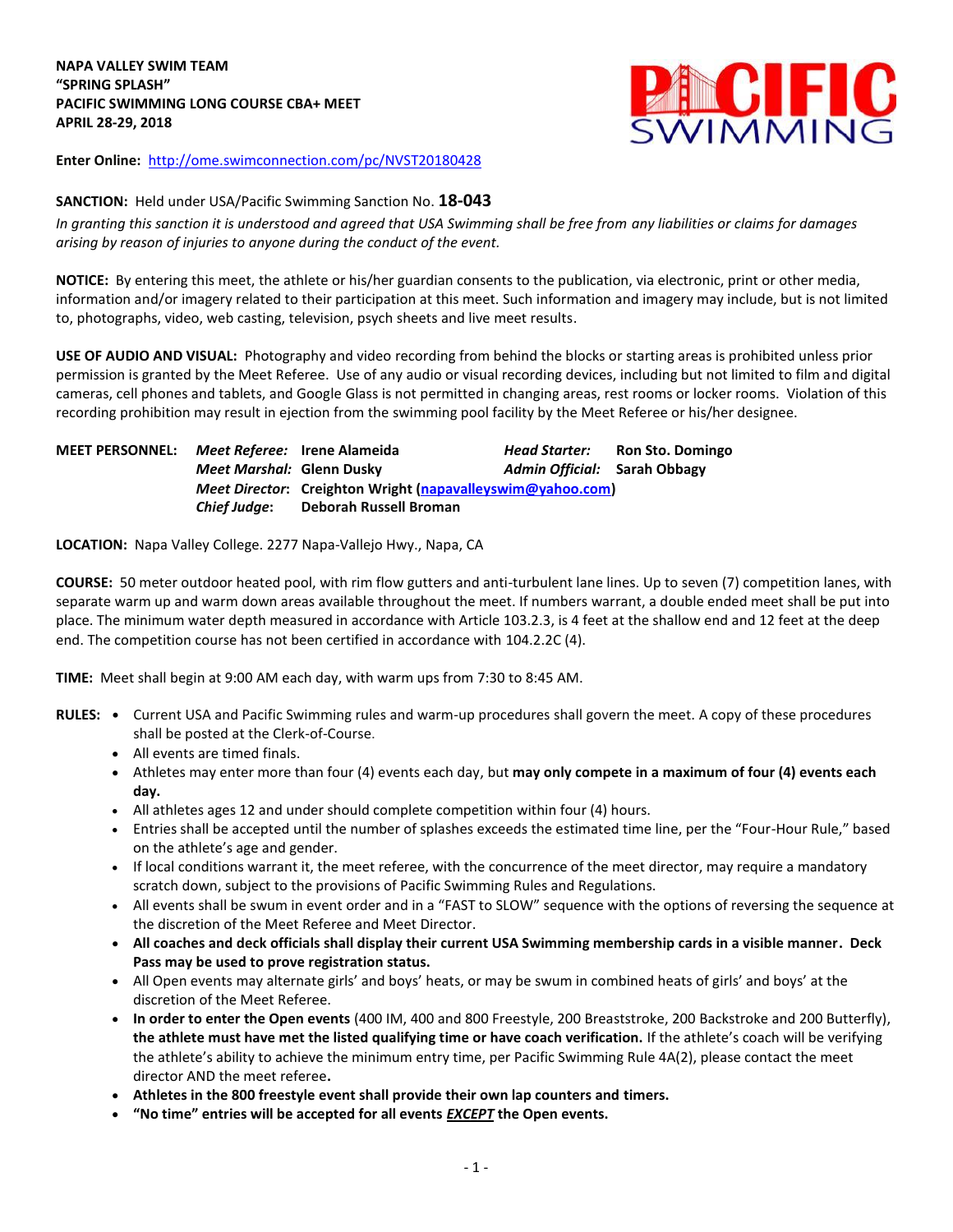**ATTENTION HIGH SCHOOL ATHLETES:** If you are a high school athlete in season, you need to be Unattached from this meet. It is the athlete's responsibility to be Unattached from this meet. You can un-attach at the meet if necessary. This does not apply to athletes swimming under the rules of the Nevada Interscholastic Activities Association (NIAA).

**UNACCOMPANIED ATHLETES:** Any USA Swimming athlete-member competing at the meet shall be accompanied by a USA Swimming member-coach for the purposes of athlete supervision during warm-up, competition and warm-down. If a coach-member of the athlete's USA Swimming Club does not attend the meet to serve in said supervisory capacity, it is the responsibility of the athlete or the athlete's legal guardian to arrange for supervision by a USA Swimming member-coach. The meet director or meet referee may assist the athlete in making arrangements for such supervision; however, it is recommended that such arrangements be made in advance of the meet by the athlete's USA Swimming Club Member-Coach.

**RACING STARTS:** Any athlete entered in the meet shall be certified by a USA Swimming member-coach as being proficient in performing a racing start, or shall start each race from within the water. When unaccompanied by a USA Swimming member coach, it is the responsibility of the athlete or the athlete's legal guardian to ensure compliance with this requirement.

**RESTRICTIONS:** • Smoking and the use of other tobacco products is prohibited on the pool deck, in the locker rooms, in spectator

- seating on standing areas and in all areas used by athletes, during the meet and during warm-up periods.
- Sale and use of alcoholic beverages is prohibited in all areas of the meet venue.
- ABSOLUTELY no glass containers are allowed in or around the meet venue.
- No propane heater is permitted except for snack bar/meet operations.
- All shelters shall be properly secured.
- Changing into or out of swimsuits other than in locker rooms or other designated areas is prohibited.
- No pets allowed on deck, other than service assistance animals.
- Destructive devices, to include but not limited to, explosive devices and equipment, firearms (open or concealed), blades, knives, mace, stun guns and blunt objects are strictly prohibited in the swimming facility and its surrounding areas. If observed, the Meet Referee or his/her designee may ask that these devices be stored safely away from the public or removed from the facility. Noncompliance may result in the reporting to law enforcement authorities and ejection from the facility. Law enforcement officers (LEO) are exempt per applicable laws.
- Operation of a drone, or any other flying apparatus, is prohibited over the venue (pools, athlete/coach areas, spectator areas and open ceiling locker rooms) any time athletes, coaches, officials and/or spectators are present.
- No food or drink is allowed in the locker rooms.
- **Tents, EZ Ups, chairs (except those for coaches) or any form of "set up" or "loitering" are not allowed on pool deck. Club tents/set ups are allowed in the bleachers and the area above the bleachers only.**
- **Only hosting club, vendor and coaches' tents are allowed on the pool deck.**
- **Only coaches, athletes, officials, timers and meet staff are allow behind the starting blocks during warm-ups and while meet is in session.**
- **ELIGIBILITY:** Athletes shall be current members of USA Swimming and enter their name and registration number on the meet entry card exactly as they are shown on their Registration Card. If this is not done, it may be difficult to match the athlete with the registration database. The meet host shall check all athlete registrations against the SWIMS database and if not found to be registered, the Meet Director shall accept the registration at the meet (a \$10 surcharge shall be added to the regular registration fee). Duplicate registrations shall be refunded by mail.
	- Athletes in the "A" Division shall have met at least the listed USA Swimming Motivational "A" minimum time standard. Athletes in the "B" Division shall have met at least the listed "B" minimum time standard. All entry times slower than the "B" time standard shall be in the "C" Division.
	- Entries with "NO TIME" shall be accepted for all entries **except the OPEN events** and will be seeded in the slowest heat(s) of the "C" division. In order to enter the Open events (400 IM, 400 Free, 200 Breast, 200 Back, 200 Butterfly and 800 Free), the athlete must have met the listed qualifying time or have coach verification.
	- Entry times submitted for this meet may be checked against a computer database and may be changed in accordance with Pacific Swimming Entry Time Verification Procedures.
	- Disabled athletes are welcome to attend this meet and should contact the Meet Director or Meet Referee regarding any special accommodations on entry times and seeding per Pacific Swimming policy.
	- Athletes 19 years of age and over may compete in the meet for time only, no awards. Such athlete shall meet standards for the 17-18 age group.
	- Age on the first day of the meet shall determine the athlete's age for the entire meet.

**ENTRY PRIORITY:** Entries from members of Zone 3 clubs (including unattached athletes training with those clubs) and the following non-Zone 3 club WEST (West Coast Aquatics) postmarked or entered online by **March 19, 2018,** shall be given first priority for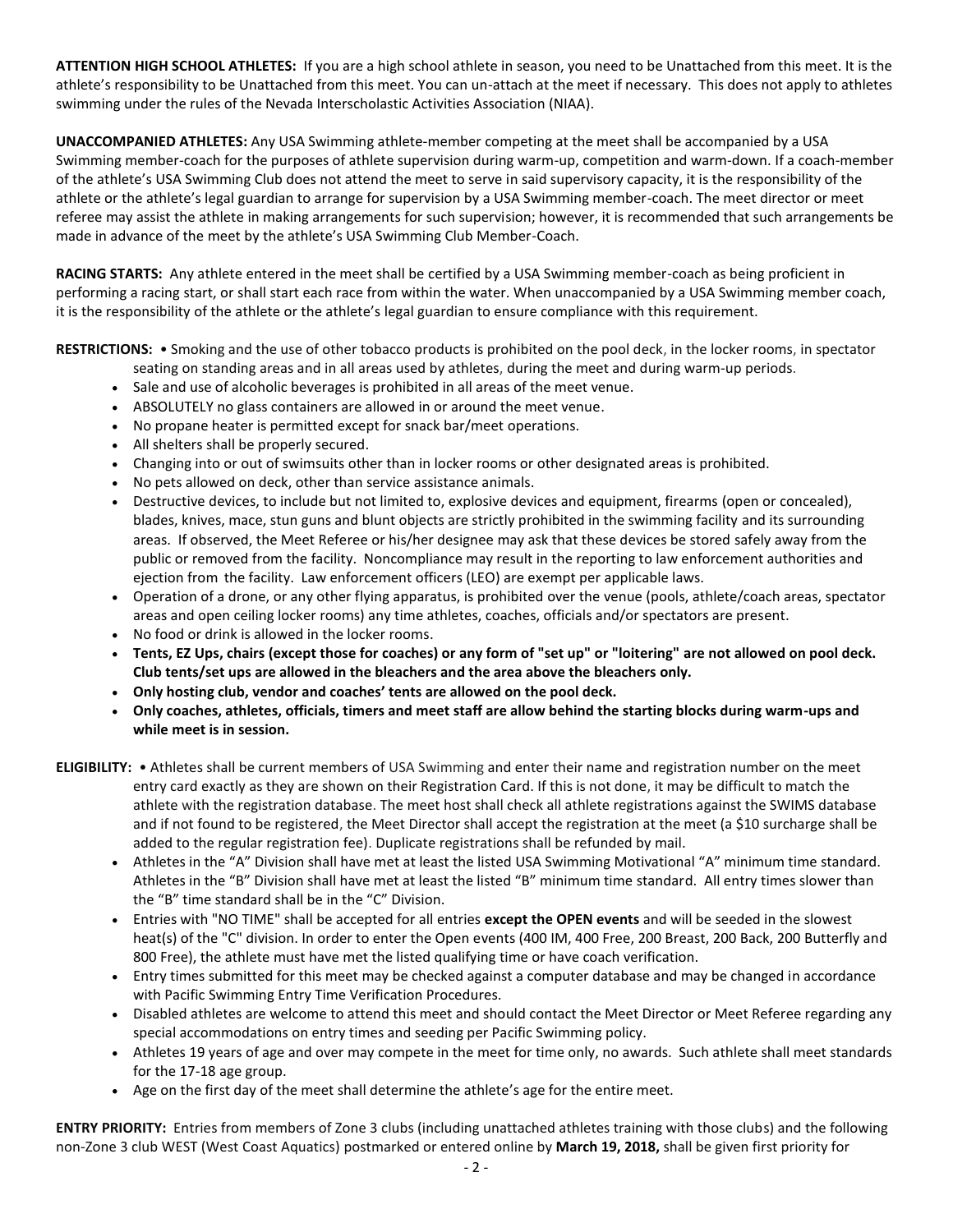acceptance to the meet. All entries from other zones in Pacific Swimming or from other LSC's, postmarked or entered on line by the entry deadline shall be considered in the order they are received.

**ENTRY FEES:** \$4.00 per event plus a \$10.00 participation fee per athlete. Entries shall be rejected if payment is not sent at time of request. No refunds shall be made except mandatory scratch downs.

**ONLINE ENTRIES:** To enter online go to **<http://ome.swimconnection.com/pc/NVST20180428>** to receive an immediate entry confirmation. This method requires payment by credit card. Swim Connection, LLC charges a processing fee for this service, equal to \$1 per athlete plus 5% of the total Entry Fees. Please note that the processing fee is a separate fee from the Entry Fees. If you do not wish to pay the processing fee, enter the meet using a mail entry. **Entering online is a convenience, is completely voluntary, and is in no way required or expected of an athlete by Pacific Swimming.** Online entries shall be accepted through *5:00 PM on Wednesday, April 18, 2018.*

**MAILED OR HAND DELIVERED ENTRIES**: Entries shall be on the attached consolidated entry form. Forms shall be filled out completely and printed clearly with athlete's best time. Entries shall be postmarked by **midnight, Monday, April 16, 2018** or hand delivered **5:00pm, Wednesday April 18, 2018**. No late entries shall be accepted. Requests for confirmation of receipt of entries should include a self-addressed envelope.

| Make check payable to:           | Napa Valley Swim Team or NVST |  |  |
|----------------------------------|-------------------------------|--|--|
| Mail or hand deliver entries to: | Meet Director                 |  |  |
|                                  | 1942 Shurtleff Ave.           |  |  |
|                                  | Napa, CA 94559                |  |  |

**CHECK-IN:** The meet shall be deck seeded. Athletes shall check-in at the Clerk-of-Course. No event shall be closed more than 30 minutes before the scheduled start of the session. Close of check-in for all individual events shall be no more than 60 minutes before the estimated time of the start of the first heat of the event. Athletes who do not check in shall not be seeded and shall not be allowed to compete in that event.

**SCRATCHES:** Any athletes not reporting for or competing in an individual timed final event that they have checked in for shall not be penalized. Athletes who must withdraw from an event after it is seeded are requested to inform the referee immediately.

- **AWARDS: • Individual events:** Ribbons shall be awarded to the 1st 8th place finishers in the "A" "B" and "C" divisions, for each event and age group (8&U, 9-10, and 11-12, 13-14, 15-16, 17-18.) The 13 & Over individual events shall be swum in combined heats, with awards given for each separate age group (13-14, 15-16, 17-18). The 10 & Under individual events shall be swum in combined heats, with awards given for each separate age group (8&U, 9-10). Athletes 19 years of age and older shall not receive awards.
	- **Open events:** Shall be swum in combined heats, with no awards being given.
	- "A" medals shall be awarded to athletes achieving new "USAS-A" times swum during this meet only.
	- Awards must be picked up on Sunday, last day of meet, by a club's coach or representative.
	- Non Zone 3 Clubs and unattached athletes: Clubs and athletes must coordinate with the awards' desk pick up and/or delivery or awards. If awards are not able to be picked up on the last day of the meet, a pre-paid envelope must be provided.
	- Awards will not be individually distributed throughout the meet.

**ADMISSION:** FREE. A 2 day program will be available for \$5.00

**MISCELLANEOUS:** No overnight parking is allowed. Facilities will not be provided after meet hours.

**SNACK BAR & HOSPITALITY:** A snack bar will be available throughout the competition. Coaches and working deck officials will be provided lunch. Hospitality will serve refreshments to timers and volunteers.

**MINIMUM OFFICIALS:** At least seven days prior to the start of the meet, meet management (Meet Director and/or Meet Referee) shall contact a representative from each club participating in the meet, and provide a preliminary inventory of the officials that club is required to provide for each session. Each club shall, by the start of the meet, provide to the Meet Director or designee a list of Officials who have agreed to represent that club during each session of the meet.

At the meet, meet management shall conduct an inventory of officials, and shall compare the number of athletes entered in each session by each club with the number of officials present representing each club. If meet management certifies that a club has not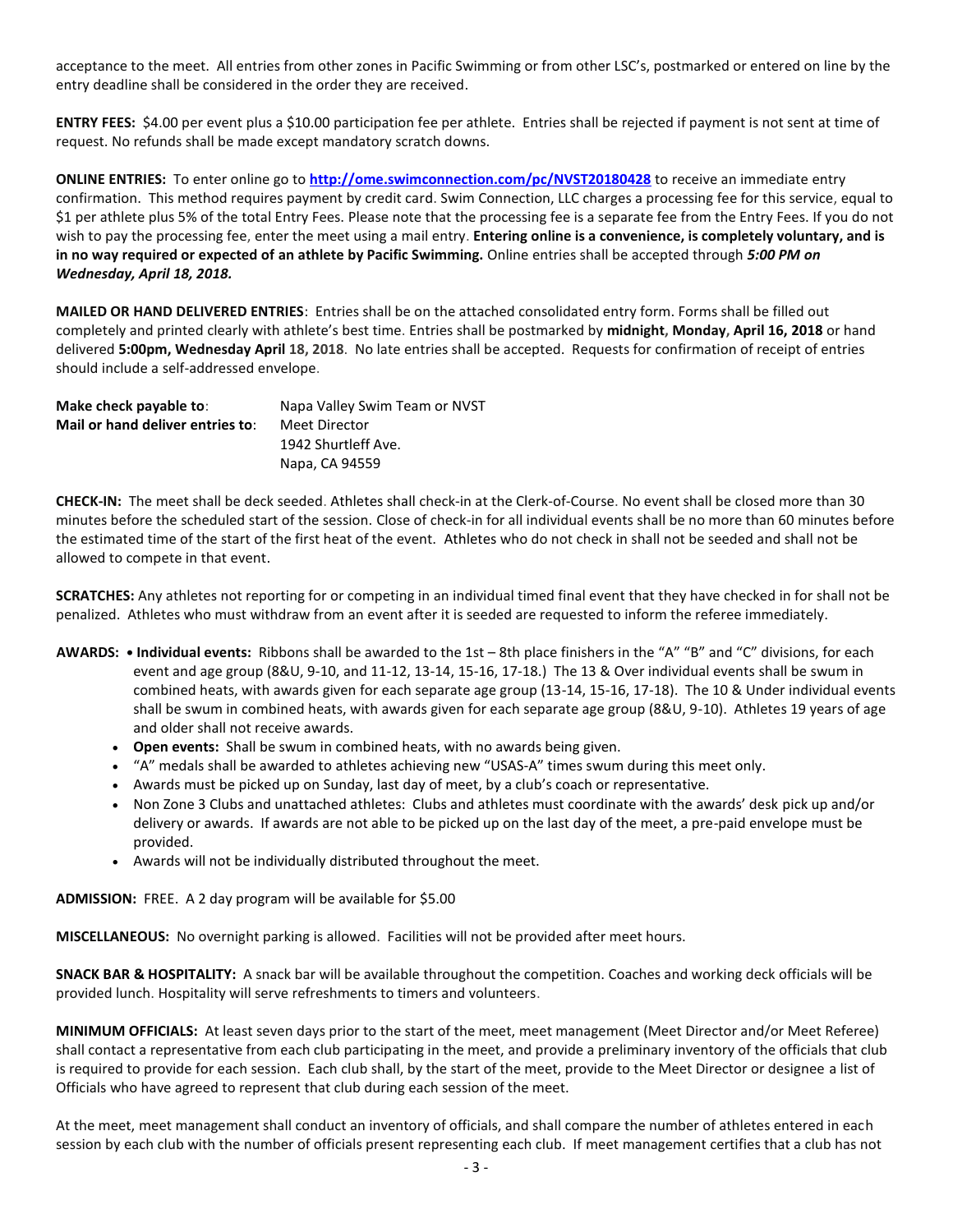provided sufficient officials for any session of the meet in accordance with the table below, excluding finals in a prelims and finals meet, the club shall be fined \$100 per missing official per session of the meet.

| # of athletes per club entered | # of trained and carded officials required* |
|--------------------------------|---------------------------------------------|
| $1 - 10$                       |                                             |
| $11 - 25$                      |                                             |
| 26-50                          |                                             |
| 51-75                          |                                             |
| 76-100                         |                                             |
| 101-more                       |                                             |

\*Zone 3 shall include assigned and working Colorado, Intermediary/ Chief Timing Judge, and Computer operator in the count of officials for a session although these positions are not carded. Zone 3 shall accept uncarded Trainees in the count of officials for up to two sessions. Clubs may use officials "borrowed" from other clubs, or unattached officials at the meet who agree, to fulfill their obligation under the rule.

## **SCHEDULE OF EVENTS**

|                         | Saturday, April 28, 2018                                                       |                        |                         | Sunday, April 29, 2018                                                              |                           |
|-------------------------|--------------------------------------------------------------------------------|------------------------|-------------------------|-------------------------------------------------------------------------------------|---------------------------|
| GIRLS'<br><b>EVENT#</b> | <b>EVENT</b>                                                                   | BOYS'<br><b>EVENT#</b> | GIRLS'<br><b>EVENT#</b> | <b>EVENT</b>                                                                        | <b>BOY</b><br><b>EVEN</b> |
| $\mathbf{1}$            | OPEN 400 Free<br><b>Girl Min Time: 6:23.89</b><br><b>Boy Min Time: 6:15.49</b> | $\overline{2}$         | 35                      | <b>OPEN 400 IM</b><br><b>Girl Min Time: 7:19.69</b><br><b>Boy Min Time: 7:10.19</b> | 36                        |
| 3                       | 10 & Under 100 Free                                                            | 4                      | 37                      | 10 & Under 100 Breast                                                               | 38                        |
| 5                       | 13 & Over 200 Free                                                             | 6                      | 39                      | 11-12 100 Breast                                                                    | 40                        |
| $\overline{7}$          | 11-12 100 Fly                                                                  | 8                      | 41                      | 13 & Over 100 Back                                                                  | 42                        |
| 9                       | 13 & Over 100 Fly                                                              | 10                     | 43                      | 11-12 50 Fly                                                                        | 44                        |
| 11                      | 11-12 50 Back                                                                  | 12                     | 45                      | 10 & Under 50 Fly                                                                   | 46                        |
| 13                      | 10 & Under 200 Free                                                            | 14                     | 47                      | Open 200 Breast<br><b>Girl Min Time: 3:52.69</b><br><b>Boy Min Time: 3:44.69</b>    | 48                        |
| 15                      | OPEN 200 Back<br><b>Girl Min Time: 3:24.79</b><br><b>Boy Min Time: 3:20.79</b> | 16                     | 49                      | 11-12 100 Back                                                                      | 50                        |
| 17                      | 11-12 50 Breast                                                                | 18                     | 51                      | 10 & Under 50 Back                                                                  | 52                        |
| 19                      | 10 & Under 50 Breast                                                           | 20                     | 53                      | 13 & Over 200 IM                                                                    | 54                        |
| 21                      | 13 & Over 50 Free                                                              | 22                     | 55                      | 11-12 200 IM                                                                        | 56                        |
| 23                      | 11-12 200 Free                                                                 | 24                     | 57                      | 10 & Under 200 IM                                                                   | 58                        |
| 25                      | 10 & Under 100 Back                                                            | 26                     | 59                      | 13 & Over 100 Free                                                                  | 60                        |
| 27                      | 13 & Over 100 Breast                                                           | 28                     | 61                      | 11-12 100 Free                                                                      | 62                        |
| 29                      | 11-12 50 Free                                                                  | 30                     | 63                      | 10 & Under 50 Free                                                                  | 64                        |
| 31                      | 10 & Under 100 Fly                                                             | 32                     | 65                      | OPEN 800 Free<br>Girl Min Time: 13:26.79<br>Boy Min Time: 13:11.69                  | 66                        |
| 33                      | Open 200 Fly<br><b>Girl Min Time: 3:24.89</b><br><b>Boy Min Time: 3:22.09</b>  | 34                     |                         |                                                                                     |                           |

|                    | Saturday, April 28, 2018                                                       |                        | Sunday, April 29, 2018  |                                                                                     |                        |  |  |
|--------------------|--------------------------------------------------------------------------------|------------------------|-------------------------|-------------------------------------------------------------------------------------|------------------------|--|--|
| <b>RLS'</b><br>NT# | <b>EVENT</b>                                                                   | BOYS'<br><b>EVENT#</b> | GIRLS'<br><b>EVENT#</b> | <b>EVENT</b>                                                                        | BOYS'<br><b>EVENT#</b> |  |  |
| $\mathbf{1}$       | OPEN 400 Free<br><b>Girl Min Time: 6:23.89</b><br><b>Boy Min Time: 6:15.49</b> | $\overline{2}$         | 35                      | <b>OPEN 400 IM</b><br><b>Girl Min Time: 7:19.69</b><br><b>Boy Min Time: 7:10.19</b> | 36                     |  |  |
| 3                  | 10 & Under 100 Free                                                            | $\overline{4}$         | 37                      | 10 & Under 100 Breast                                                               | 38                     |  |  |
| 5                  | 13 & Over 200 Free                                                             | 6                      | 39                      | 11-12 100 Breast                                                                    | 40                     |  |  |
| $\overline{7}$     | 11-12 100 Fly                                                                  | 8                      | 41                      | 13 & Over 100 Back                                                                  | 42                     |  |  |
| 9                  | 13 & Over 100 Fly                                                              | 10                     | 43                      | 11-12 50 Fly                                                                        | 44                     |  |  |
| $\overline{1}$     | 11-12 50 Back                                                                  | 12                     | 45                      | 10 & Under 50 Fly                                                                   | 46                     |  |  |
| L3                 | 10 & Under 200 Free                                                            | 14                     | 47                      | Open 200 Breast<br><b>Girl Min Time: 3:52.69</b><br><b>Boy Min Time: 3:44.69</b>    | 48                     |  |  |
| L5                 | OPEN 200 Back<br><b>Girl Min Time: 3:24.79</b><br><b>Boy Min Time: 3:20.79</b> | 16                     | 49                      | 11-12 100 Back                                                                      | 50                     |  |  |
| $\overline{17}$    | 11-12 50 Breast                                                                | 18                     | 51                      | 10 & Under 50 Back                                                                  | 52                     |  |  |
| L9                 | 10 & Under 50 Breast                                                           | 20                     | 53                      | 13 & Over 200 IM                                                                    | 54                     |  |  |
| $\overline{21}$    | 13 & Over 50 Free                                                              | 22                     | 55                      | 11-12 200 IM                                                                        | 56                     |  |  |
| $^{23}$            | 11-12 200 Free                                                                 | 24                     | 57                      | 10 & Under 200 IM                                                                   | 58                     |  |  |
| 25                 | 10 & Under 100 Back                                                            | 26                     | 59                      | 13 & Over 100 Free                                                                  | 60                     |  |  |
| 27                 | 13 & Over 100 Breast                                                           | 28                     | 61                      | 11-12 100 Free                                                                      | 62                     |  |  |
| 29                 | 11-12 50 Free                                                                  | 30                     | 63                      | 10 & Under 50 Free                                                                  | 64                     |  |  |
| 31                 | 10 & Under 100 Fly                                                             | 32                     | 65                      | OPEN 800 Free<br><b>Girl Min Time: 13:26.79</b><br>Boy Min Time: 13:11.69           | 66                     |  |  |